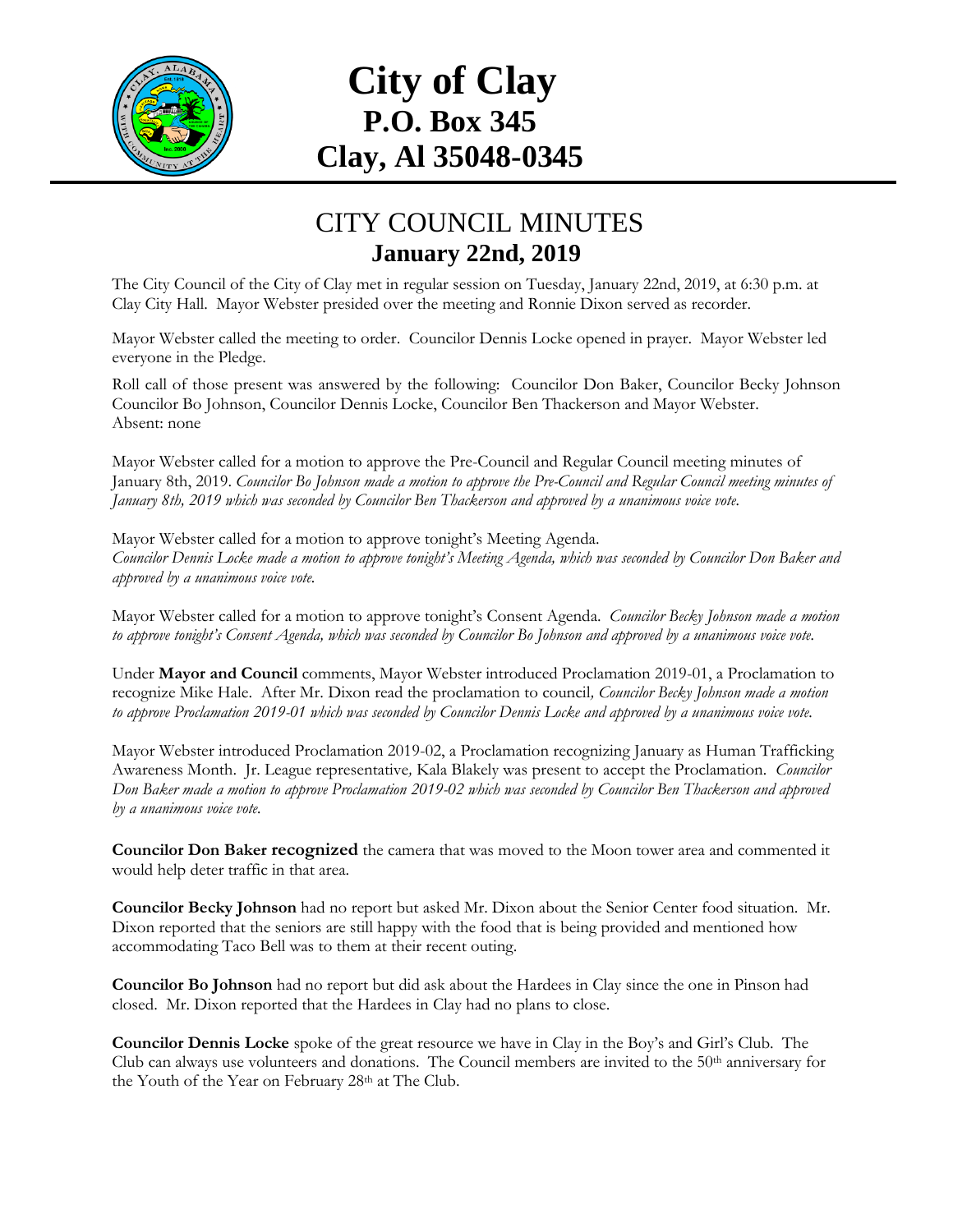

## **CITY OF CLAY CITY COUNCIL MINUTES January 22nd -2019**

**Councilor Ben Thackerson** asked for an update on the new pole ordered for Cosby Lake. Mr. Dixon reported it had been ordered but is on back order. Also, the garbage can issue at Cosby Lake will be addressed with the new bid for contract in February.

Under **Reading of Petitions, Applications, Complaints, Appeals, Communications, etc.,** Mayor Webster announced there were none.

Under the **City Manager's report,** Mr. Dixon reported the account balances in the General Fund = \$350,736.39; Contractors Bond = \$152,005.08; Capital Improvement Fund = \$268,136.27; 4 & 5 Cent Gasoline Fund = \$59,929.35; 7 Cent Gasoline Fund = \$31,902.31; Building Fund = \$200,000.00; Paving Supplement Fund = \$260,357.05; Contingency Fund = \$1,100,000.00; BBT Fund= \$65,991.52; Ballpark Registration Income=18,232.30; and Ballpark Sports Expense = (15,255.17).

**Under Public Hearings**, Mr. Dixon presented the proposal for demolition at 7153 Cabin Lane. If voted to demolish the property, the home owner has 30 days to come back to council with a contractor showing he is in good faith going to repair/rebuild the home to code. The Council can then extend the home owner more time to come into compliance. There was no one present to speak for or against the proposal.

Mayor Webster called for a motion to move to unanimous consent. *Councilor Becky Johnson made a motion to move into unanimous consent which was seconded by Councilor Ben Thackerson.* The motion was put before the Council and a roll call vote was conducted with the results as follows: *Yeas: Councilors Baker, Johnson, Johnson, Locke, Thackerson and Mayor Webster Nays: None*

Mayor Webster. Mr. Dixon read resolution 2019-02. A resolution to condemn and authorize demolition of unsafe buildings located at 7153 Cabin Lane. Councilor *Don Baker made a motion to approve Resolution 2019-02 which was seconded by Councilor Bo Johnson.* The motion was put before the Council and a roll call vote was conducted with the results as follows: *Yeas: Councilors Baker, Johnson, Johnson, Locke, Thackerson and Mayor Webster*

*Nays: None*

End Unanimous Consent.

**Mayor Webster** called for public comments.

Ms. Joyce Vallance of Sterling Glen was present to speak. Ms. Vallance thanked the City for the street signs and the information given to her to assist fixing the landscaping in the neighborhood.

Mr. Harvey Watwood of 7110 Cabin Lane addresses council concerning 7153 Cabin Lane and was very excited to see that the Council was moving toward correcting the problem.